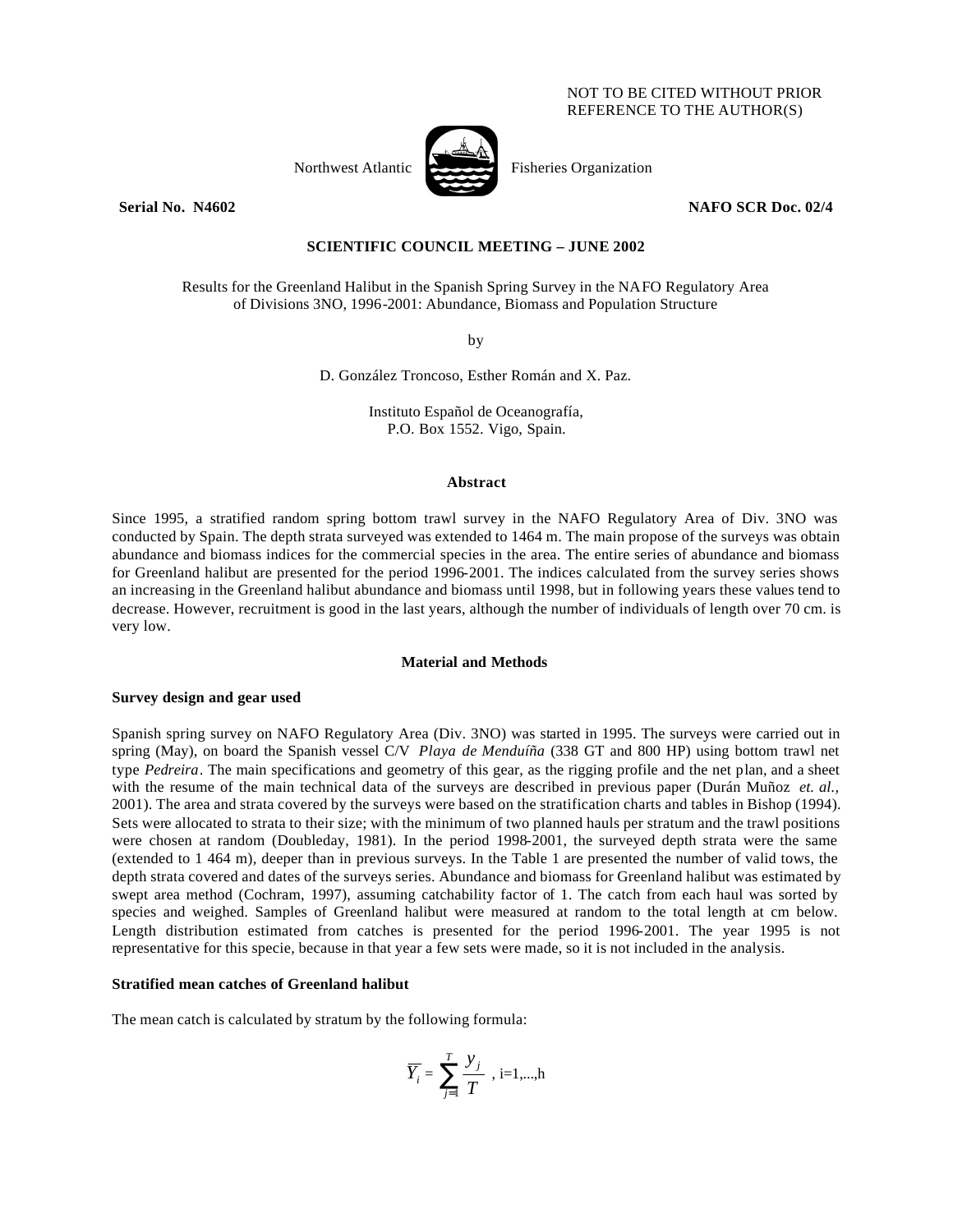where:  $y_j$  is the catch by haul in the stratum T is the number of hauls in the stratum h is the total number of strata

and the stratified mean catch by stratum is obtained as follow:

$$
Y_i = \overline{Y}_i \, \mathbf{n}_i \, , i=1,...,h
$$

where:  $n_i$  is the area of the stratum i, i=1,...,h

Then the total stratified mean catch by year is calculated according to the formula:

$$
\overline{Y} = \sum_{i=1}^{h} \frac{Y_i}{N}
$$

where:  $N=\sum_{i=1}^{\infty}$ *h i ni* 1 is the total area by year

## **Results**

#### **Catches of Greenland halibut**

The Greenland halibut mean catches by stratum are presented in Table 2, included swept area, number of hauls and SD. The stratified mean catches of Greenland halibut are presented in Table 3. Until year 1999 we can see a gradual increasing of the mean, whereas in the two last years it is noted a decreasing in the catches (Fig. 1). This fact that agrees with the NAFO assessments, may be due to the low recruitment in previous years (see Fig. 4), so there were poor year classes*.*

The poor catches in years 1996 and 1997 are due to in that years less depth strata were covered, that are where the adult Greenland Halibut inhabits.

#### **Abundance andBiomass of Greenland halibut**

Following the recommendations of the 2000 Scientific Council Meeting, the entire time series (1996-2001) of abundance and biomass estimates of Greenland halibut are presented (updated) in Table 4 and Table 5, respectively. The abundance and biomass show similar patterns than the catches, except the high value in year 98 that is probably due to a distribution change (Fig. 2 and Fig. 3).

#### **Length distribution of Greenland halibut**

The length distribution of Greenland halibut is shown in Table 6, and in Fig. 4 we can see its evolution along the years. The evolution of a year-class is seen since 1996, although it breaks in 1997. There is a higher proportion of females than males. And in the year 2001, we can see an increasing of recruitment; perhaps this is the beginning of a great year-class.

We want to note that Spanish surveys only cover a small part of the area distribution of this stock (Div. 3NO), and the values of the index estimates can be affected by interannual changes in the pattern of the distribution.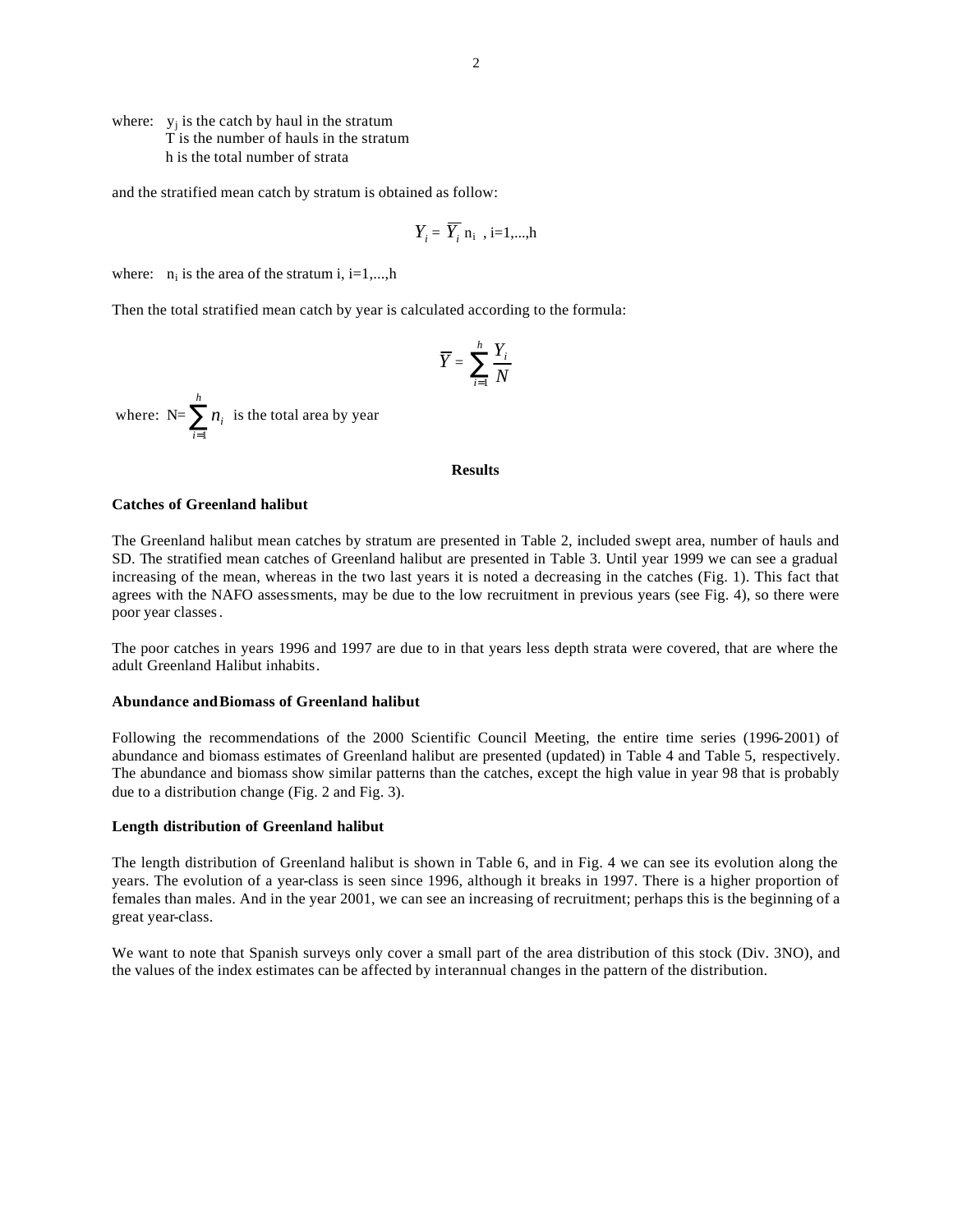# **References**

- BISHOP, C.A. 1994. Revisions and additions to stratification schemes used during research vessel surveys in NAFO Subareas 2 and 3*. NAFO SCR Doc*., No 43, Serial No N2413, 23 p.
- COCHRAM, W.G. 1997. Sampling techniques. J. Wiley and Sons, N.Y., 428 p.
- DURÁN MUÑOZ, P., E. ROMÁN, D. GONZÁLEZ TRONCOSO and X. PAZ. Abundance and biomass for american plaice from the surveys conducted by Spain in the NAFO regulatory area of divisions 3NO: 1995- 2000. *NAFO SCR Doc.,* 01/58, Serial Number N4436, 11 pp.
- DOUBLEDAY, W.G. 1981. Manual on groundfish surveys in the Northwest Atlantic. *NAFO Sci. Coun. Studies*, **2**, 55.
- PAZ, X., E. ROMÁN and P. DURÁN MUÑOZ. 2000. An exercise of comparative fishing between the R/V Wilfred Templeman ant the B/C Playa de Menduiña in NAFO Div. 3N in May 2000. *NAFO SC Working Paper* No 00/19.12 pp.

**TABLE 1.** Spanish spring bottom trawl surveys on NAFO Div. 3NO: 1996-2001.

| Year | Vessel                | Valid tows | Depth strata covered (m) | Dates           |
|------|-----------------------|------------|--------------------------|-----------------|
| 1996 | C/V Playa de Menduíña | 112        | $> 56-1098$              | May 07-May 24   |
| 1997 | C/V Playa de Menduíña | 128        | $>56-1280$               | April 26-May 18 |
| 1998 | C/V Playa de Menduíña | 124        | $> 56 - 1463$            | May 06-May 26   |
| 1999 | C/V Playa de Menduíña | 114        | $> 56 - 1464$            | May 07-May 26   |
| 2000 | C/V Playa de Menduíña | 118        | $> 56 - 1465$            | May 07-May 28   |
| 2001 | C/V Playa de Menduíña | 130        | $>56-1466$               | May 03-May 24   |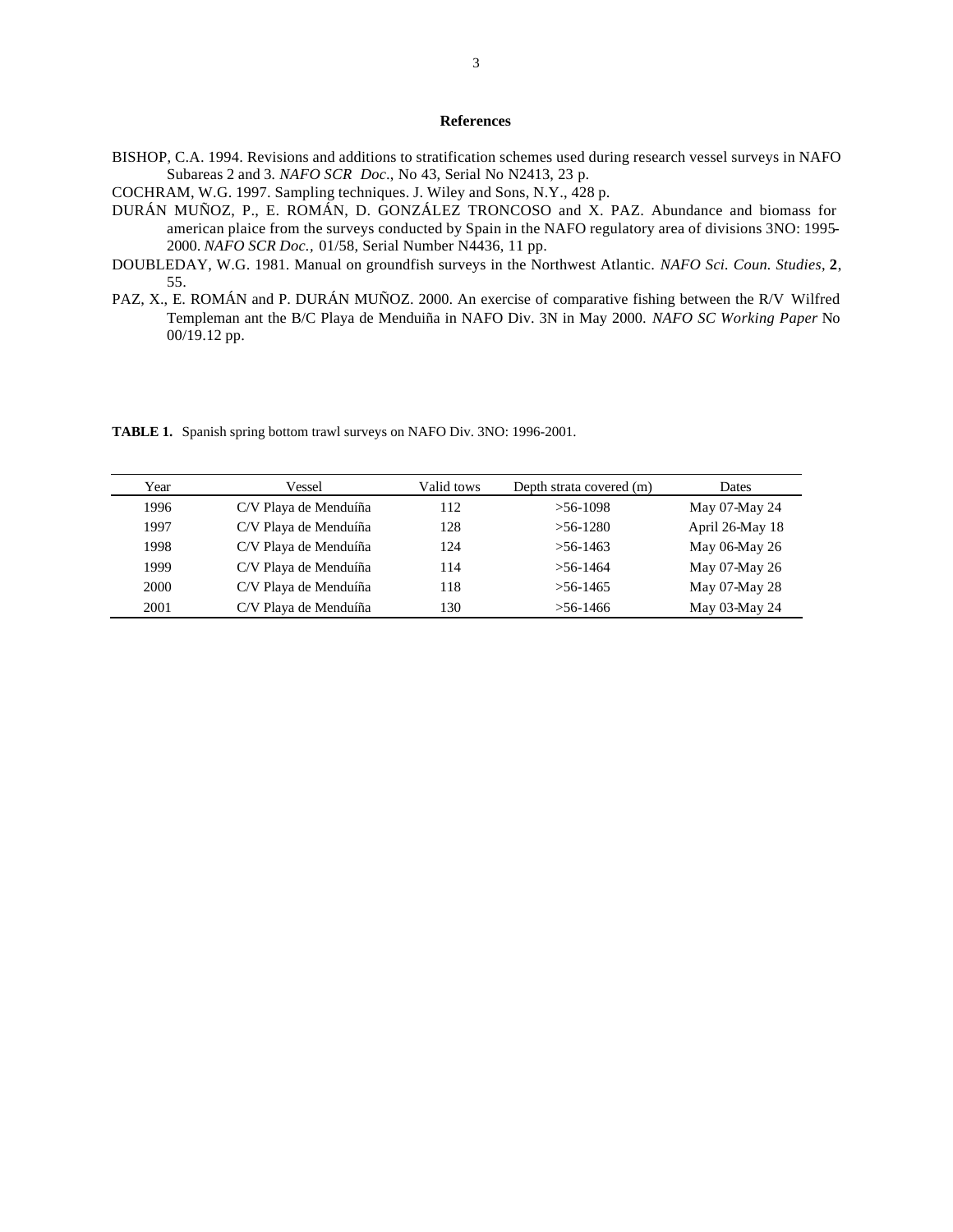|         | 1996          |                |                                     |                     | 1997          |                |                                     |              |               | 1998             |         |                               |  |
|---------|---------------|----------------|-------------------------------------|---------------------|---------------|----------------|-------------------------------------|--------------|---------------|------------------|---------|-------------------------------|--|
| Stratum | Swept<br>area | Tow<br>number  | G. halibut Mean G. halibut<br>catch | SD                  | Swept<br>area | Tow<br>number  | G. halibut Mean G. halibut<br>catch | SD           | Swept<br>area | Tow<br>number    | catch   | G. halibut Mean G. halibut SD |  |
| 353     | 0.0371        | 3              | 2.17                                | 2.542               | 0.0480        | $\overline{4}$ | 0.63                                | 0.568        | 0.0465        | $\overline{4}$   | 14.75   | 13.728                        |  |
| 354     | 0.0319        | 3              | 13.32                               | 7.854               | 0.0233        | $\sqrt{2}$     | 7.53                                | 1.025        | 0.0356        | 3                | 25.47   | 13.419                        |  |
| 355     | 0.0221        | 2              | 60.35                               | 5.020               | 0.0233        | 2              | 43.85                               | 2.475        | 0.0221        | 2                | 3.10    | 0.707                         |  |
| 356     | 0.0203        | $\overline{c}$ | 15.70                               | 11.597              | 0.0225        | 2              | 44.25                               | 20.153       | 0.0221        | $\sqrt{2}$       | 45.95   | 51.265                        |  |
| 357     | 0.0218        | $\overline{c}$ | 48.48                               | 55.968              | 0.0443        | $\overline{4}$ | 11.59                               | 14.447       | 0.0240        | $\sqrt{2}$       | 90.50   | 69.296                        |  |
| 358     | 0.0319        | 3              | 36.17                               | 37.304              | 0.0563        | 5              | 14.87                               | 12.587       | 0.0236        | 3                | 25.33   | 19.856                        |  |
| 359     | 0.0548        | 5              | 4.32                                | 3.810               | 0.0690        | 6              | 7.16                                | 6.709        | 0.0698        | 6                | 2.42    | 1.995                         |  |
| 360     | 0.3761        | 31             | 0.14                                | 0.470               | 0.3754        | 32             | 0.47                                | 1.971        | 0.2561        | 25               | 0.39    | 1.702                         |  |
| 374     | 0.0233        | $\overline{c}$ | 0.00                                | $0.000\,$           | 0.0353        | $\overline{3}$ | 0.00                                | 0.000        | 0.0353        | 3                | 0.50    | 0.866                         |  |
| 375     | 0.0229        | $\sqrt{2}$     | 0.00                                | 0.000               | 0.0116        | $\mathbf{1}$   | 0.00                                | $\sim$       | 0.0345        | $\mathfrak{Z}$   | 0.00    | 0.000                         |  |
| 376     | 0.1650        | 14             | 0.00                                | 0.000               | 0.1583        | 14             | 0.00                                | 0.000        | 0.0930        | 10               | 0.00    | 0.000                         |  |
| 377     | 0.0229        | $\overline{c}$ | 14.38                               | 13.258              | 0.0116        | $\mathbf{1}$   | 0.00                                |              | 0.0229        | 2                | 0.30    | 0.424                         |  |
| 378     | 0.0330        | 3              | 17.28                               | 12.716              | 0.0210        | 2              | 8.40                                | 10.607       | 0.0120        | $\sqrt{2}$       | 7.15    | 9.405                         |  |
| 379     | 0.0113        | 1              | 56.25                               | $\sim$              | 0.0206        | 2              | 24.05                               | 11.102       | 0.0356        | 3                | 20.27   | 8.895                         |  |
| 380     | 0.0221        | $\overline{c}$ | 37.15                               | 10.819              | 0.0210        | $\sqrt{2}$     | 28.49                               | 13.032       | 0.0113        | $\boldsymbol{2}$ | 26.70   | 21.779                        |  |
| 381     | 0.0229        | $\overline{c}$ | 52.25                               | 36.133              | 0.0221        | $\sqrt{2}$     | 2.29                                | 0.092        | 0.0229        | $\sqrt{2}$       | 7.50    | 1.556                         |  |
| 382     | 0.0338        | 3              | 8.33                                | 12.659              | 0.0461        | $\overline{4}$ | 0.00                                | 0.000        | 0.0229        | 3                | 0.40    | 0.693                         |  |
| 721     | 0.0214        | $\overline{c}$ | 17.40                               | 0.424               | 0.0221        | $\sqrt{2}$     | 32.08                               | 11.349       | 0.0203        | $\boldsymbol{2}$ | 127.30  | 105.925                       |  |
| 722     | 0.0206        | $\overline{c}$ | 33.28                               | 35.956              | 0.0214        | $\overline{c}$ | 16.48                               | 23.299       | 0.0101        | $\sqrt{2}$       | 267.60  | 17.536                        |  |
| 723     | 0.0109        | $\mathbf{1}$   | 38.80                               | $\sim$              | 0.0210        | 2              | 55.58                               | 27.400       | 0.0233        | 2                | 57.30   | 21.072                        |  |
| 724     | 0.0203        | $\overline{c}$ | 26.25                               | 11.667              | 0.0225        | $\sqrt{2}$     | 20.65                               | 6.718        | 0.0206        | $\boldsymbol{2}$ | 90.45   | 11.243                        |  |
| 725     | 0.0225        | $\overline{c}$ | 14.50                               | 2.546               | 0.0206        | 2              | 84.59                               | 45.516       | 0.0086        | 1                | 22.30   |                               |  |
| 726     | 0.0218        | $\overline{c}$ | 16.43                               | 3.147               | n.s.          | n.s.           | n.s.                                | n.s.         | 0.0094        | $\sqrt{2}$       | 301.20  | 357.513                       |  |
| 727     | 0.0210        | 2              | 43.75                               | 20.153              | 0.0094        | -1             | 55.60                               |              | 0.0233        | $\boldsymbol{2}$ | 84.05   | 72.761                        |  |
| 728     | 0.0218        | $\overline{2}$ | 194.10                              | 53.174              | 0.0214        | 2              | 390.43                              | 248.371      | 0.0206        | $\overline{c}$   | 616.30  | 603.728                       |  |
| 752     | 0.0109        | $\mathbf{1}$   | 170.60                              | $\mathcal{L}^{\pm}$ | 0.0218        | $\sqrt{2}$     | 397.50                              | 107.339      | 0.0229        | $\sqrt{2}$       | 584.10  | 254.983                       |  |
| 753     | 0.0199        | $\overline{c}$ | 251.25                              | 69.084              | 0.0214        | 2              | 349.40                              | 89.095       | 0.0218        | $\boldsymbol{2}$ | 358.90  | 91.641                        |  |
| 754     | n.s.          | n.s.           | n.s.                                | n.s.                | 0.0330        | $\overline{3}$ | 201.40                              | 53.224       | 0.0210        | $\boldsymbol{2}$ | 186.55  | 50.700                        |  |
| 755     | n.s.          | n.s.           | n.s.                                | n.s.                | n.s.          | n.s.           | n.s.                                | $\rm n.s.$   | 0.0206        | $\sqrt{2}$       | 205.45  | 1.909                         |  |
| 756     | 0.0210        | 2              | 317.00                              | 190.919             | 0.0109        | -1             | 736.40                              |              | 0.0225        | $\overline{c}$   | 2371.45 | 372.292                       |  |
| 757     | 0.0188        | $\overline{c}$ | 514.75                              | 613.132             | 0.0304        | 3              | 373.81                              | 116.597      | 0.0206        | $\boldsymbol{2}$ | 1026.15 | 232.992                       |  |
| 758     | n.s.          | n.s.           | $\rm n.s.$                          | n.s.                | 0.0214        | 2              | 423.97                              | 253.187      | 0.0105        | $\sqrt{2}$       | 566.15  | 105.712                       |  |
| 759     | n.s.          | n.s.           | n.s.                                | n.s.                | n.s.          | n.s.           | n.s.                                | n.s.         | 0.0214        | $\boldsymbol{2}$ | 519.10  | 382.403                       |  |
| 760     | 0.0210        | $\overline{c}$ | 130.90                              | 45.962              | 0.0105        | -1             | 112.50                              |              | 0.0214        | $\boldsymbol{2}$ | 354.35  | 309.642                       |  |
| 761     | 0.0199        | $\overline{c}$ | 325.30                              | 129.825             | 0.0315        | $\overline{3}$ | 666.79                              | 398.434      | 0.0206        | $\boldsymbol{2}$ | 495.65  | 176.282                       |  |
| 762     | n.s.          | n.s.           | n.s.                                | n.s.                | 0.0308        | 3              | 494.33                              | 292.714      | 0.0094        | $\overline{c}$   | 411.75  | 161.998                       |  |
| 763     | n.s.          | n.s.           | n.s.                                | n.s.                | n.s.          | n.s.           | n.s.                                | ${\tt n.s.}$ | 0.0218        | $\sqrt{2}$       | 377.25  | 294.227                       |  |
| 764     | 0.0210        | $\overline{c}$ | 238.05                              | 40.376              | 0.0206        | 2              | 222.25                              | 26.092       | 0.0218        | $\sqrt{2}$       | 229.60  | 115.117                       |  |
| 765     | 0.0199        | $\overline{2}$ | 187.85                              | 54.377              | 0.0206        | 2              | 381.65                              | 153.937      | 0.0098        | $\boldsymbol{2}$ | 245.85  | 33.729                        |  |
| 766     | n.s.          | n.s.           | n.s.                                | n.s.                | 0.0308        | 3              | 677.28                              | 105.399      | 0.0191        | $\overline{c}$   | 224.30  | 37.477                        |  |
| 767     | n.s.          | n.s.           | n.s.                                | n.s.                | n.s.          | n.s.           | n.s.                                | n.s.         | 0.0109        | 2                | 110.00  | 50.629                        |  |

**TABLE 2.** Swept area, number of hauls and Greenland halibut mean catch (kg.) and SD (\*) by stratum. Spanish Spring Surveys on NAFO Div. 3NO: 1996-2001. Swept area in square miles. n.s. means stratum not surveyed.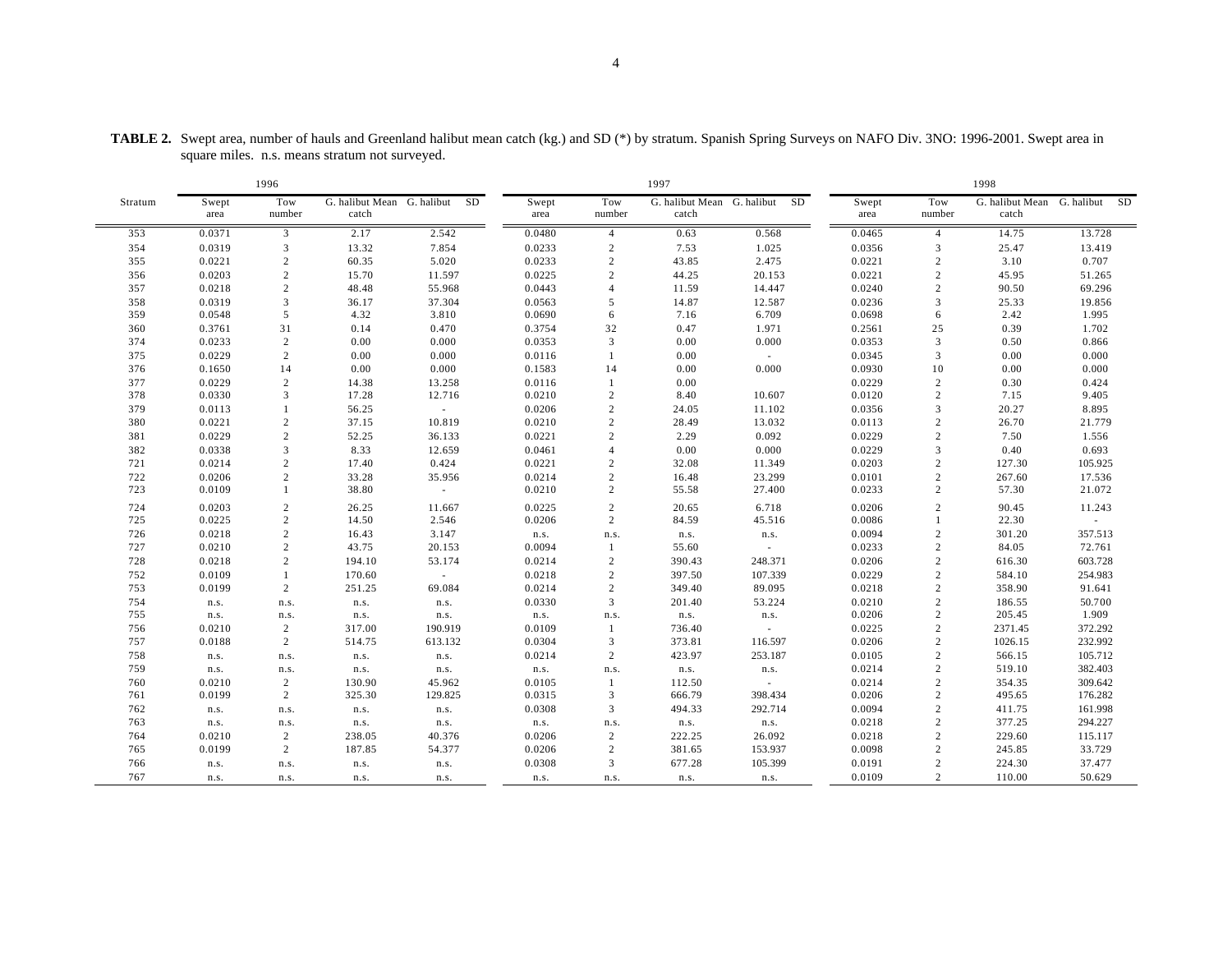2000 2001 Stratum Swept area Tow number G. halibut Mean G. halibut SD Swept catch area Tow number G. halibut Mean G. halibut SD Swept catch area Tow number G. halibut Mean G. halibut SD catch 0.0360 3 6.60 6.125 0.0356 3 2.01 1.918 0.0341 3 0.14 0.248 0.0218 2 9.25 8.415 0.0356 3 1.21 0.616 0.0338 3 4.67 2.610 0.0229 2 2.36 3.175 0.0233 2 2.35 2.956 0.0199 2 19.85 11.243 0.0229 2 2.52 1.874 0.0225 2 5.33 0.467 0.0244 2 0.34 0.368 0.0236 2 18.20 2.970 0.0124 1 1.17 - 0.0233 2 4.03 0.368 0.0349 3 44.13 33.988 0.0341 3 5.20 5.696 0.0349 3 21.40 29.815 0.0364 3 23.17 40.126 0.0469 4 14.56 21.698 0.0825 7 5.27 7.635 0.2325 19 3.30 9.890 0.2396 20 1.39 3.790 0.2381 20 0.12 0.263 0.0244 2 0.00 0.000 0.0240 2 0.00 0.000 0.0240 2 0.00 0.000 0.0236 2 0.00 0.000 0.0244 2 0.00 0.000 0.0240 2 0.00 0.000 0.1219 10 0.00 0.000 0.1200 10 0.00 0.000 0.1193 10 0.00 0.000 0.0240 2 5.20 7.354 0.0229 2 1.68 2.376 0.0229 2 1.35 1.909 0.0229 2 11.09 3.557 0.0233 2 11.75 13.081 0.0233 2 30.00 21.637 0.0236 2 10.30 0.141 0.0225 2 13.30 9.475 0.0214 2 14.65 14.637 0.0236 2 42.40 14.284 0.0236 2 26.07 15.585 0.0206 2 43.70 0.707 0.0229 2 30.40 10.607 0.0236 2 14.69 3.797 0.0236 2 9.72 13.690 0.0484 4 0.01 0.010 0.0499 4 1.34 1.579 0.0469 4 0.51 0.862 0.0244 2 6.70 2.680 0.0236 2 5.19 7.340 0.0248 2 0.50 0.707 0.0229 2 143.95 85.206 0.0218 2 210.00 107.480 0.0263 2 3.13 2.510 0.0229 2 119.25 117.592 0.0248 2 30.67 11.787 0.0229 2 17.15 20.435 0.0225 2 49.00 12.728 0.0233 2 62.80 23.476 0.0233 2 36.90 39.315 0.0229 2 53.50 62.084 0.0210 2 108.00 94.752 0.0221 2 19.40 7.637 0.0225 2 312.85 283.479 0.0221 2 139.50 36.062 0.0236 2 116.75 122.400 0.0236 2 112.95 89.590 0.0210 2 28.50 12.728 0.0225 2 40.85 2.616 0.0233 2 671.40 136.330 0.0210 2 322.25 1.061 0.0229 2 92.90 17.819 0.0233 2 613.30 93.480 0.0206 2 251.35 21.425 0.0210 2 284.05 93.974 0.0229 2 691.95 47.588 0.0218 2 536.20 233.770 0.0214 2 244.10 52.609 0.0206 2 184.45 120.703 0.0195 2 502.95 154.927 0.0195 2 442.65 446.821 0.0311 3 171.70 89.189 0.0431 4 384.95 216.272 0.0416 4 292.63 175.369 0.0225 2 1349.60 503.319 0.0203 2 652.88 432.926 0.0233 2 323.75 174.443 0.0233 2 1147.65 296.207 0.0214 2 403.00 108.894 0.0233 2 454.95 46.598 0.0214 2 567.90 126.431 0.0210 2 610.50 123.744 0.0218 2 453.65 95.106 0.0218 2 481.80 475.034 0.0210 2 317.05 92.419 0.0221 2 819.95 235.820 0.0225 2 484.55 495.753 0.0210 2 329.20 30.830 0.0240 2 344.35 63.569 0.0210 2 408.05 10.819 0.0221 2 388.75 288.853 0.0225 2 290.30 225.567 0.0210 2 682.35 401.707 0.0203 2 391.85 18.597 0.0225 2 353.15 70.357 0.0311 3 230.97 96.369 0.0416 4 276.18 234.836 0.0330 3 340.53 242.972 0.0225 2 310.35 133.714 0.0218 2 182.70 70.004 0.0225 2 404.90 161.927 0.0221 2 338.60 3.536 0.0203 2 400.00 329.512 0.0218 2 419.65 94.257 0.0218 2 337.25 215.455 0.0214 2 180.55 26.658 0.0203 2 176.90 102.955 0.0214 2 279.05 105.423 0.0210 2 228.50 68.872 0.0218 2 61.65 27.931

**TABLE 2 (cont.).** Swept area, number of hauls and Greenland halibut mean catch (kg.) and SD (formula in previous sheet) by stratum. Spanish Spring Surveys on NAFO Div. 3NO: 1996-2001. Swept area in square miles. n.s. means stratum not surveyed.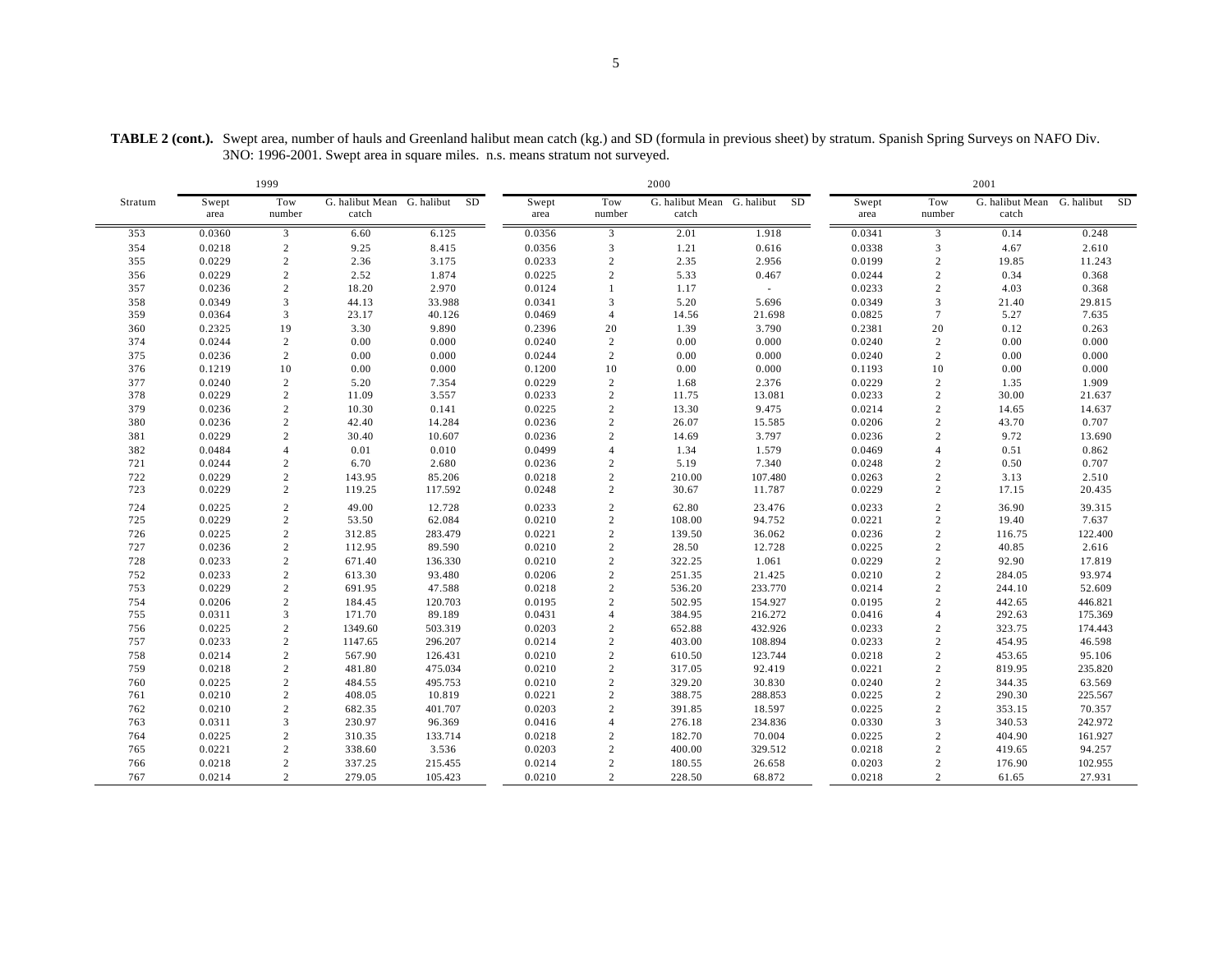|        |          |           | Survey    |           |           |           |
|--------|----------|-----------|-----------|-----------|-----------|-----------|
| Strata | 1996     | 1997      | 1998      | 1999      | 2000      | 2001      |
| 353    | 582.83   | 168.13    | 3967.75   | 1775.40   | 541.59    | 38.56     |
| 354    | 0.05     | 1851.15   | 6264.80   | 2275.50   | 296.84    | 1148.00   |
| 355    | 0.82     | 3244.90   | 229.40    | 174.27    | 173.90    | 1468.90   |
| 356    | 0.33     | 2079.75   | 2159.65   | 118.21    | 250.51    | 15.98     |
| 357    | 7949.90  | 1899.94   | 14842.00  | 2984.80   | 191.88    | 660.92    |
| 358    | 8137.50  | 3345.30   | 5700.00   | 9930.00   | 1170.00   | 4815.00   |
| 359    | 1818.72  | 3012.26   | 1017.42   | 9753.17   | 6127.66   | 2219.27   |
| 360    | 386.03   | 1299.83   | 1079.80   | 9186.83   | 3862.80   | 320.05    |
| 374    | 0.00     | 0.00      | 107.00    | 0.00      | 0.00      | 0.00      |
| 375    | 0.00     | 0.00      | 0.00      | 0.00      | 0.00      | 0.00      |
| 376    | 0.00     | 0.00      | 0.00      | 0.00      | 0.00      | $0.00\,$  |
| 377    | 1437.50  | 0.00      | 30.00     | 520.00    | 168.00    | 135.00    |
| 378    | 2402.38  | 1167.60   | 993.85    | 1540.82   | 1633.25   | 4170.00   |
| 379    | 5962.50  | 2549.30   | 2148.27   | 1091.80   | 1409.80   | 1552.90   |
| 380    | 3566.40  | 2734.56   | 2563.20   | 4070.40   | 2502.72   | 4195.20   |
| 381    | 7524.00  | 329.04    | 1080.00   | 4377.60   | 2114.64   | 1399.68   |
| 382    | 2858.33  | 0.00      | 137.20    | 1.72      | 457.91    | 174.07    |
| 721    | 1131.00  | 2084.88   | 8274.50   | 435.18    | 337.35    | 32.50     |
| 722    | 2795.10  | 1383.90   | 22478.40  | 12091.80  | 17640.00  | 262.50    |
| 723    | 6014.00  | 8614.13   | 8881.50   | 18483.75  | 4753.08   | 2658.25   |
| 724    | 3255.00  | 2560.60   | 11215.80  | 6076.00   | 7787.20   | 4575.60   |
| 725    | 1522.50  | 8881.43   | 2341.50   | 5617.50   | 11340.00  | 2037.00   |
| 726    | 1182.60  | n.s.      | 21686.40  | 22525.20  | 10044.00  | 8406.00   |
| 727    | 4200.00  | 5337.60   | 8068.80   | 10843.20  | 2736.00   | 3921.60   |
| 728    | 388.20   | 30453.15  | 48071.40  | 52369.20  | 25135.50  | 7246.20   |
| 752    | 22348.60 | 52072.50  | 76517.10  | 80342.30  | 32926.85  | 37210.55  |
| 753    | 34672.50 | 48217.20  | 49528.20  | 95489.10  | 73995.60  | 33685.80  |
| 754    | n.s.     | 36252.60  | 33579.00  | 33201.00  | 90531.00  | 79677.00  |
| 755    | n.s.     | n.s.      | 79098.25  | 66104.50  | 148205.75 | 112660.63 |
| 756    | 32017.00 | 74376.40  | 239516.45 | 136309.60 | 65940.38  | 32698.75  |
| 757    | 52504.50 | 38128.96  | 104667.30 | 117060.30 | 41106.00  | 46404.90  |
| 758    | n.s.     | 41973.03  | 56048.85  | 56222.10  | 60439.50  | 44911.35  |
| 759    | n.s.     | n.s.      | 65925.70  | 61188.60  | 40265.35  | 104133.65 |
| 760    | 20158.60 | 17325.00  | 54569.90  | 74620.70  | 50696.80  | 53029.90  |
| 761    | 55626.30 | 114021.09 | 84756.15  | 69776.55  | 66476.25  | 49641.30  |
| 762    | n.s.     | 104797.96 | 87291.00  | 144658.20 | 83072.20  | 74867.80  |
| 763    | n.s.     | n.s.      | 98462.25  | 60282.30  | 72081.68  | 88879.20  |
| 764    | 23805.00 | 22225.00  | 22960.00  | 31035.00  | 18270.00  | 40490.00  |
| 765    | 23293.40 | 47324.60  | 30485.40  | 41986.40  | 49600.00  | 52036.60  |
| 766    | n.s.     | 97528.80  | 32299.20  | 48564.00  | 25999.20  | 25473.60  |
| 767    | n.s.     | n.s.      | 17380.00  | 44089.11  | 36103.00  | 9740.70   |
|        |          |           |           |           |           |           |
| Y      |          |           |           |           |           |           |
|        | 37.32    | 83.23     | 126.32    | 129.30    | 102.15    | 90.60     |

**TABLE 3.** Greenland halibut stratified mean catches by stratum and year. n.s. means stratum not surveyed.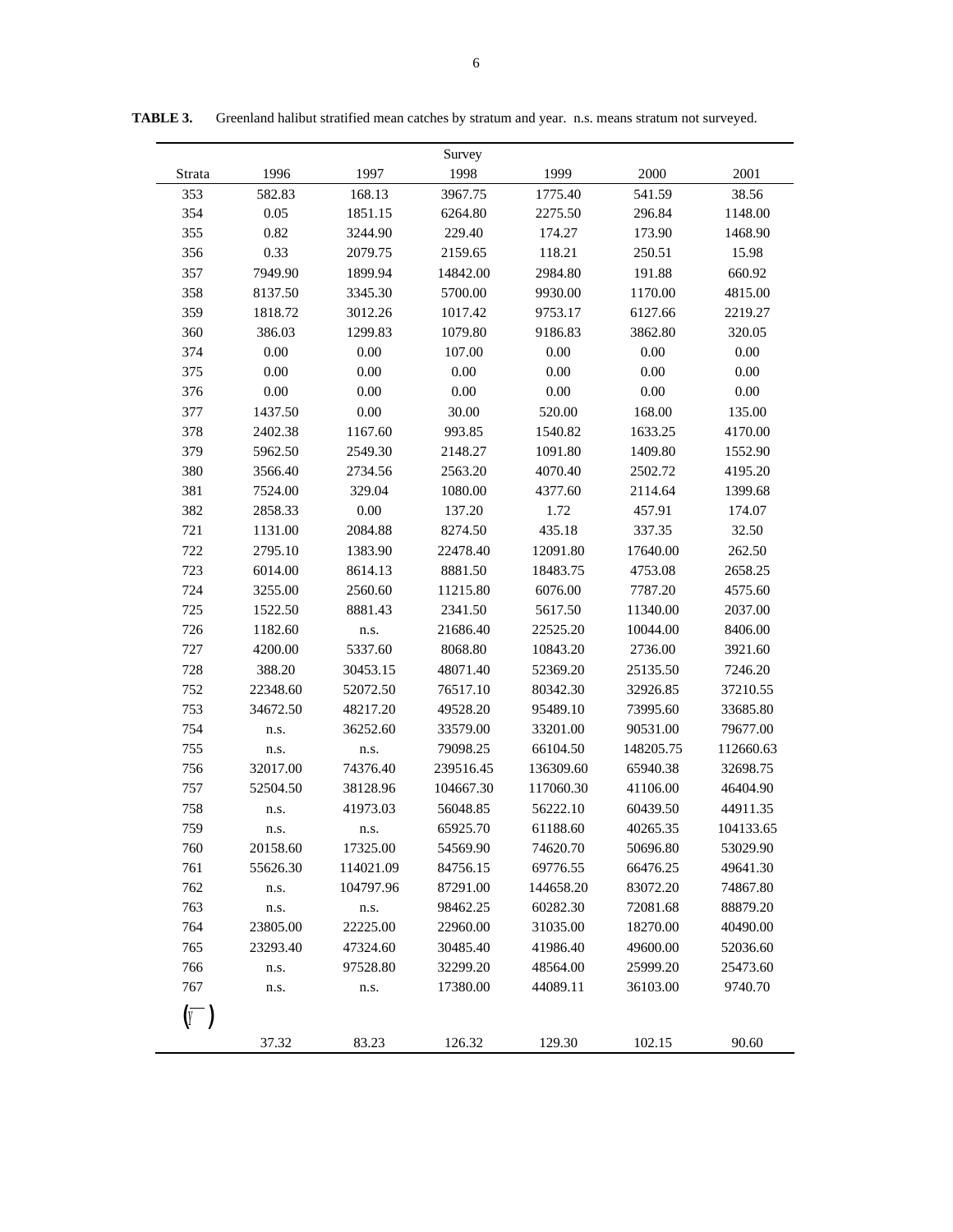|              |                  |                  | Survey           |                  |                  |                  |
|--------------|------------------|------------------|------------------|------------------|------------------|------------------|
| Strata       | 1996             | 1997             | 1998             | 1999             | 2000             | 2001             |
| 353          | $\boldsymbol{0}$ | 88528            | 1770611          | 442039           | 151018           | 47297            |
| 354          | 1998871          | 899355           | 2535775          | 949833           | 213962           | 1494222          |
| 355          | 3538781          | 3284517          | 39882            | 52997            | 82753            | 2114817          |
| 356          | 433005           | 1410713          | 704292           | 34929            | 39689            | 19282            |
| 357          | 4434283          | 874667           | 6163393          | 791365           | 26460            | 169290           |
| 358          | 14118089         | 3995702          | 4197879          | 5986186          | 247124           | 5102812          |
| 359          | 891232           | 1732812          | 500599           | 3129770          | 1381509          | 1757290          |
| 360          | $\boldsymbol{0}$ | 719150           | 619021           | 2909314          | 801365           | 233743           |
| 374          | $\boldsymbol{0}$ | $\boldsymbol{0}$ | 42215            | $\boldsymbol{0}$ | $\boldsymbol{0}$ | $\boldsymbol{0}$ |
| 375          | $\boldsymbol{0}$ | $\boldsymbol{0}$ | $\boldsymbol{0}$ | $\boldsymbol{0}$ | $\mathbf{0}$     | $\boldsymbol{0}$ |
| 376          | $\overline{0}$   | $\boldsymbol{0}$ | $\boldsymbol{0}$ | $\boldsymbol{0}$ | $\boldsymbol{0}$ | $\boldsymbol{0}$ |
| 377          | 709433           | $\boldsymbol{0}$ | 13115            | 291667           | 48087            | 26230            |
| 378          | 1613621          | 682459           | 857883           | 1057311          | 538065           | 1188719          |
| 379          | 2694755          | 1661326          | 1169347          | 708910           | 334489           | 362012           |
| 380          | 2023614          | 1376000          | 3091456          | 9894603          | 1149968          | 2639127          |
| 381          | 3789639          | 130169           | 421770           | 2543213          | 621714           | 310857           |
| 382          | 922895           | $\boldsymbol{0}$ | 89967            | 7090             | 71828            | 51221            |
| 721          | 843009           | 1245624          | 3580403          | 66579            | 57800            | 10505            |
| 722          | 932240           | 633502           | 11419755         | 1955461          | 2009687          | 38400            |
| 723          | 2494253          | 3847060          | 3489674          | 4089980          | 770781           | 528525           |
| 724          | 1366633          | 887289           | 3406355          | 1179378          | 800000           | 880000           |
| 725          | 882000           | 4191442          | 1485217          | 1724484          | 2441223          | 526780           |
| 726          | 712426           | n.s.             | 17927851         | 5785744          | 1650270          | 1161556          |
| 727          | 2469919          | 2787285          | 3609062          | 3057021          | 873143           | 1160533          |
| 728          | 4718801          | 12238407         | 20428314         | 13649672         | 5394216          | 1191206          |
| 752          | 4692877          | 9525365          | 20173437         | 18678325         | 5219798          | 5156561          |
| 753          | 8193326          | 6878012          | 6861504          | 16836008         | 10319226         | 3728915          |
| 754          | n.s.             | 3281586          | 2919827          | 3958355          | 8314701          | 8900745          |
| 755          | n.s.             | n.s.             | 8319897          | 7442896          | 16171004         | 10630372         |
| 756          | 7365395          | 13757031         | 52498531         | 31927414         | 11863966         | 4131524          |
| 757          | 9356254          | 4864385          | 15298030         | 24923242         | 4889799          | 5376753          |
| 758          | n.s.             | 6671839          | 12129262         | 5898865          | 5559978          | 3474937          |
| 759          | n.s.             | n.s.             | 7901901          | 9595344          | 4316218          | 8983355          |
| 760          | 4015094          | 3907895          | 10022408         | 14034732         | 7497104          | 6506117          |
| 761          | 5499792          | 10081123         | 17499985         | 9487818          | 7025397          | 5705344          |
| 762          | n.s.             | 9785155          | 23424994         | 26621281         | 7739889          | 6722847          |
| 763          | n.s.             | n.s.             | 9131394          | 5787261          | 6840327          | 6871303          |
| 764          | 3879882          | 4041995          | 3340469          | 5641721          | 1922917          | 5106961          |
| 765          | 10654183         | 5176145          | 11789437         | 4332083          | 7263236          | 5343087          |
| 766          | n.s.             | 9725729          | 2993613          | 1914145          | 1994725          | 2099329          |
| 767          | n.s.             | n.s.             | 2004966          | 3434397          | 2362134          | 602943           |
| <b>TOTAL</b> | 105.24           | 130.38           | 293.87           | 250.82           | 129.01           | 110.36           |

**TABLE 4.** Survey estimates (by the swept area method) of Greenland halibut abundance ('000) by stratum on NAFO Div. 3NO. n.s. means stratum not surveyed.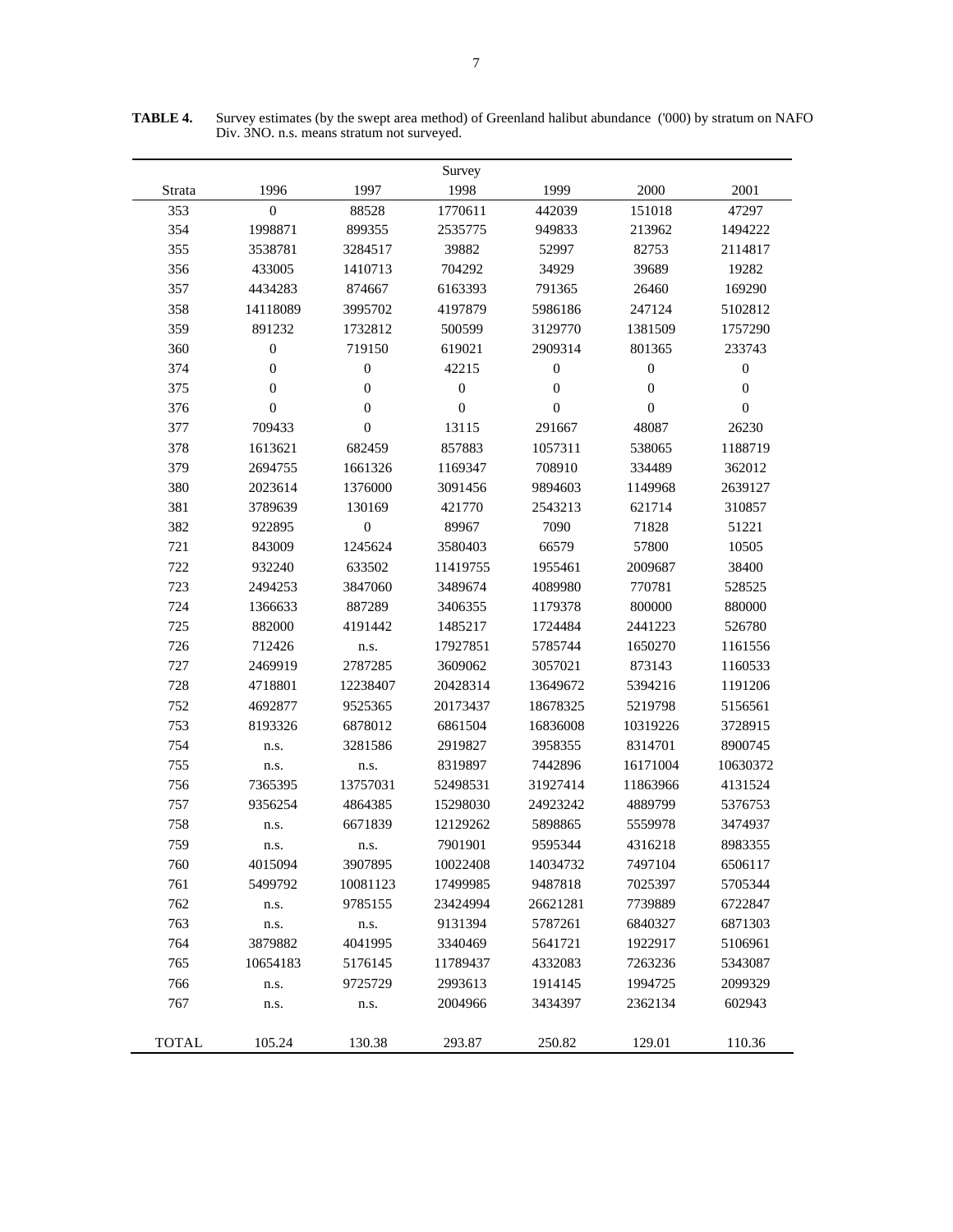|              |                  |                  | Survey           |                  |                  |                  |
|--------------|------------------|------------------|------------------|------------------|------------------|------------------|
| Strata       | 1996             | 1997             | 1998             | 1999             | 2000             | 2001             |
| 353          | 47098            | 14010            | 341312           | 147950           | 45607            | 3390             |
| 354          | 308320           | 159239           | 527562           | 209241           | 24997            | 102044           |
| 355          | 403697           | 279131           | 20737            | 15237            | 14959            | 147814           |
| 356          | 72879            | 184867           | 195223           | 10335            | 22268            | 1311             |
| 357          | 731025           | 171746           | 1236833          | 252681           | 15505            | 56853            |
| 358          | 765882           | 297360           | 723809           | 854193           | 102857           | 414194           |
| 359          | 166093           | 261935           | 87520            | 804385           | 522893           | 188302           |
| 360          | 31816            | 110808           | 105398           | 750752           | 322404           | 26880            |
| 374          | $\boldsymbol{0}$ | $\boldsymbol{0}$ | 9106             | $\boldsymbol{0}$ | $\boldsymbol{0}$ | $\boldsymbol{0}$ |
| 375          | $\boldsymbol{0}$ | $\boldsymbol{0}$ | $\boldsymbol{0}$ | $\boldsymbol{0}$ | $\boldsymbol{0}$ | $\boldsymbol{0}$ |
| 376          | $\boldsymbol{0}$ | $\boldsymbol{0}$ | $\mathbf{0}$     | $\boldsymbol{0}$ | $\mathbf{0}$     | $\mathbf{0}$     |
| 377          | 125683           | $\boldsymbol{0}$ | 2623             | 43333            | 14689            | 11803            |
| 378          | 218398           | 111200           | 165642           | 134716           | 140495           | 358710           |
| 379          | 530000           | 247205           | 180907           | 98260            | 125316           | 145301           |
| 380          | 322386           | 260434           | 455680           | 344584           | 211870           | 406807           |
| 381          | 657836           | 29744            | 94426            | 382741           | 179017           | 118491           |
| 382          | 254074           | $\boldsymbol{0}$ | 17993            | 142              | 36724            | 14854            |
| 721          | 105825           | 188463           | 817235           | 35707            | 28559            | 2626             |
| 722          | 271040           | 129488           | 4440178          | 1057207          | 1622069          | 20000            |
| 723          | 553011           | 820393           | 764000           | 1616066          | 384087           | 232415           |
| 724          | 321481           | 227609           | 1087593          | 540089           | 669867           | 393600           |
| 725          | 135333           | 861229           | 271478           | 497115           | 1080000          | 184136           |
| 726          | 108745           | n.s.             | 4626432          | 2002240          | 907932           | 711619           |
| 727          | 400000           | 569344           | 694090           | 917943           | 260571           | 348587           |
| 728          | 1392166          | 2849417          | 4661469          | 4504877          | 2393857          | 633548           |
| 752          | 2055044          | 4788276          | 6690019          | 6911166          | 3192907          | 3543862          |
| 753          | 3489056          | 4511551          | 4554318          | 8348773          | 6804193          | 3151888          |
| 754          | n.s.             | 3295691          | 3198000          | 3219491          | 9285232          | 8172000          |
| 755          | n.s.             | n.s.             | 7670134          | 6371518          | 13746622         | 10826246         |
| 756          | 3049238          | 6839210          | 21290350         | 12116408         | 6512630          | 2812796          |
| 757          | 5600480          | 3765823          | 10149557         | 10069703         | 3846175          | 3991819          |
| 758          | n.s.             | 3927301          | 10675972         | 5260547          | 5756143          | 4129780          |
| 759          | n.s.             | n.s.             | 6168486          | 5626538          | 3834795          | 9413211          |
| 760          | 1919867          | 1650000          | 5105955          | 6632951          | 4828267          | 4419158          |
| 761          | 5597615          | 10859151         | 8218778          | 6645386          | 6009153          | 4412560          |
| 762          | n.s.             | 10224191         | 18622079         | 13776971         | 8204662          | 6654915          |
| 763          | n.s.             | n.s.             | 9054000          | 5810342          | 6926767          | 8079927          |
| 764          | 2267143          | 2155152          | 2111264          | 2758667          | 1680000          | 3599111          |
| 765          | 2343990          | 4589052          | 6253415          | 3795381          | 4898765          | 4784975          |
| 766          | n.s.             | 9515004          | 3377694          | 4465655          | 2432673          | 2515911          |
| 767          | n.s.             | n.s.             | 3196322          | 4125296          | 3438381          | 895697           |
|              |                  |                  |                  |                  |                  |                  |
| <b>TOTAL</b> | 34.25            | 73.89            | 147.86           | 121.15           | 100.52           | 85.93            |

**TABLE 5.** Survey estimates (by the swept area method) of Greenland halibut biomass (t) by stratum on NAFO Div. 3NO. n.s. means stratum not surveyed.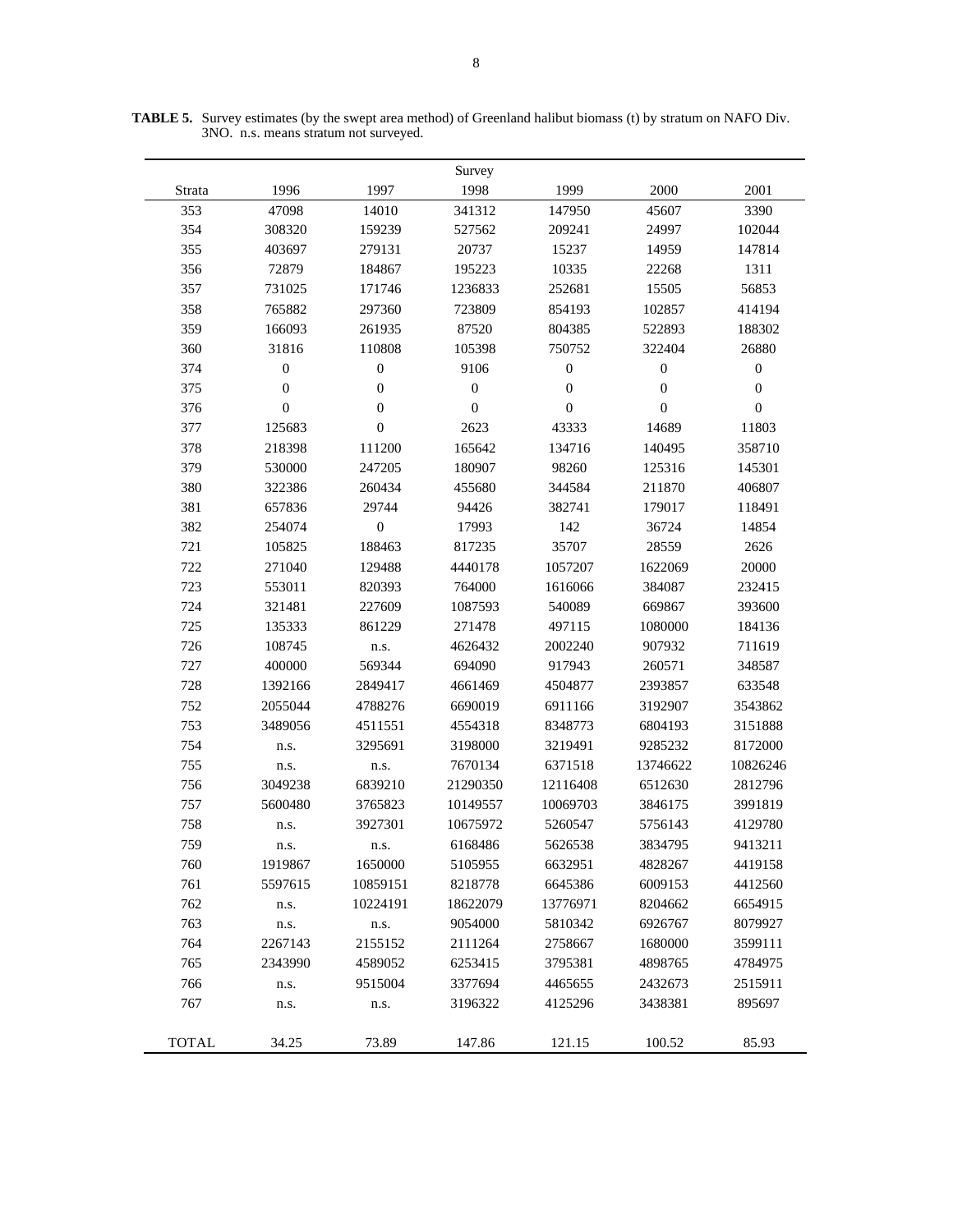|                | 1996<br>1997 |          |        |         |          | 1998   |           |          |        |
|----------------|--------------|----------|--------|---------|----------|--------|-----------|----------|--------|
| Lenght (cm.)   | Males        | Females  | Indet. | Males   | Females  | Indet. | Males     | Females  | Indet. |
| 8              | 0.000        | 0.000    | 0.000  | 0.000   | 0.000    | 0.000  | $0.000\,$ | 0.000    | 0.000  |
| 10             | 0.000        | 0.000    | 0.000  | 0.000   | 0.000    | 0.248  | 0.000     | 0.000    | 0.000  |
| 12             | 0.000        | 0.000    | 0.115  | 0.541   | 0.737    | 1.031  | 0.000     | 0.000    | 0.043  |
| 14             | 0.000        | 0.153    | 3.725  | 0.925   | 3.396    | 2.155  | 0.000     | 0.458    | 0.130  |
| 16             | 0.000        | 1.024    | 0.516  | 0.464   | 0.741    | 0.073  | 0.113     | 0.238    | 0.133  |
| 18             | 0.948        | 1.570    | 0.000  | 2.954   | 4.363    | 0.000  | 0.111     | 0.174    | 0.000  |
| 20             | 14.628       | 22.532   | 0.057  | 17.610  | 20.423   | 0.170  | 1.525     | 1.846    | 0.000  |
| $2\sqrt{2}$    | 46.309       | 86.548   | 1.177  | 25.226  | 30.131   | 0.000  | 5.965     | 7.294    | 0.118  |
| 24             | 33.024       | 51.292   | 1.119  | 13.219  | 14.452   | 0.000  | 8.617     | 12.650   | 0.000  |
| 26             | 14.479       | 21.233   | 0.280  | 14.907  | 19.082   | 0.000  | 14.660    | 14.523   | 0.000  |
| 28             | 20.431       | 34.691   | 0.000  | 28.491  | 33.898   | 0.000  | 30.648    | 41.105   | 0.000  |
| 30             | 19.156       | 33.009   | 0.000  | 32.651  | 39.296   | 0.000  | 48.588    | 65.831   | 0.000  |
| 32             | 20.067       | 31.269   | 0.000  | 20.385  | 34.761   | 0.000  | 46.297    | 56.324   | 0.000  |
| 34             | 24.815       | 36.897   | 0.000  | 20.329  | 28.272   | 0.000  | 49.205    | 56.734   | 0.000  |
| 36             | 33.031       | 44.460   | 0.000  | 20.108  | 39.086   | 0.000  | 50.445    | 62.983   | 0.000  |
| 38             | 26.069       | 42.514   | 0.000  | 21.404  | 44.662   | 0.000  | 45.021    | 67.376   | 0.000  |
| 40             | 31.774       | 48.110   | 0.000  | 22.093  | 44.626   | 0.000  | 31.839    | 50.381   | 0.000  |
| 42             | 21.990       | 35.143   | 0.000  | 24.318  | 42.050   | 0.000  | 19.643    | 34.591   | 0.000  |
| 44             | 18.137       | 29.327   | 0.000  | 21.640  | 40.575   | 0.000  | 13.570    | 30.899   | 0.000  |
| 46             | 11.651       | 33.308   | 0.000  | 19.994  | 36.872   | 0.000  | 10.282    | 21.697   | 0.000  |
| 48             | 10.173       | 17.271   | 0.000  | 14.320  | 37.675   | 0.000  | 8.739     | 17.941   | 0.000  |
| 50             | 6.036        | 18.324   | 0.000  | 12.352  | 27.263   | 0.000  | 6.441     | 14.101   | 0.000  |
| 52             | 3.531        | 7.097    | 0.000  | 8.960   | 22.395   | 0.000  | 4.730     | 9.131    | 0.000  |
| 54             | 1.304        | 7.642    | 0.000  | 6.809   | 13.912   | 0.000  | 2.951     | 5.640    | 0.000  |
| 56             | 1.953        | 9.814    | 0.000  | 4.423   | 11.248   | 0.000  | 2.352     | 5.383    | 0.000  |
| 58             | 3.678        | 2.603    | 0.000  | 4.049   | 8.590    | 0.000  | 0.931     | 4.588    | 0.000  |
| 60             | 0.582        | 4.733    | 0.000  | 2.709   | 7.477    | 0.000  | 1.110     | 3.361    | 0.000  |
| 62             | 0.000        | 1.912    | 0.000  | 1.879   | 5.898    | 0.000  | 0.533     | 1.157    | 0.000  |
| 64             | 0.131        | 3.170    | 0.000  | 0.142   | 3.764    | 0.000  | 0.404     | 1.519    | 0.000  |
| 66             | 0.086        | 0.384    | 0.000  | 0.397   | 4.219    | 0.000  | 0.438     | 1.069    | 0.000  |
| 68             | 0.000        | 0.388    | 0.000  | 0.220   | 3.470    | 0.000  | 0.000     | 0.784    | 0.000  |
| 70             | 0.000        | 0.365    | 0.000  | 0.071   | 1.548    | 0.000  | 0.031     | 0.914    | 0.000  |
| 72             | 0.000        | 0.237    | 0.000  | 0.000   | 2.181    | 0.000  | 0.000     | 0.556    | 0.000  |
| 74             | 0.000        | 0.504    | 0.000  | 0.000   | 1.360    | 0.000  | 0.000     | 0.653    | 0.000  |
| 76             | 0.000        | 0.000    | 0.000  | 0.000   | 1.080    | 0.000  | 0.000     | 0.339    | 0.000  |
| 78             | 0.000        | 0.302    | 0.000  | 0.000   | 0.263    | 0.000  | 0.000     | 0.683    | 0.000  |
| 80             | 0.000        | 0.151    | 0.000  | 0.000   | 1.442    | 0.000  | 0.000     | 0.464    | 0.000  |
| 82             | 0.000        | 0.347    | 0.000  | 0.000   | 0.490    | 0.000  | 0.000     | 0.370    | 0.000  |
| 84             | 0.000        | 0.172    | 0.000  | 0.000   | 0.095    | 0.000  | 0.000     | 0.170    | 0.000  |
| 86             | 0.000        | 0.202    | 0.000  | 0.000   | 0.000    | 0.000  | 0.000     | 0.185    | 0.000  |
| 88             | 0.000        | 0.110    | 0.000  | 0.000   | 0.097    | 0.000  | 0.000     | 0.105    | 0.000  |
| 90             | 0.000        | 0.110    | 0.000  | 0.000   | 0.252    | 0.000  | 0.000     | 0.052    | 0.000  |
| 92             | 0.000        | 0.110    | 0.000  | 0.000   | 0.586    | 0.000  | 0.000     | 0.030    | 0.000  |
| 94             | 0.000        | 0.000    | 0.000  | 0.000   | 0.000    | 0.000  | 0.000     | 0.089    | 0.000  |
| 96             | 0.000        | 0.000    | 0.000  | 0.000   | 0.000    | 0.000  | 0.000     | 0.000    | 0.000  |
| 98             | 0.000        | 0.000    | 0.000  | 0.000   | 0.000    | 0.000  | 0.000     | 0.000    | 0.000  |
| 100            | 0.000        | 0.000    | 0.000  | 0.000   | 0.000    | 0.000  | 0.000     | 0.000    | 0.000  |
| 102            | 0.000        | 0.000    | 0.000  | 0.000   | 0.000    | 0.000  | 0.000     | 0.000    | 0.000  |
| 104            | 0.000        | 0.000    | 0.000  | 0.000   | 0.000    | 0.000  | 0.000     | 0.000    | 0.000  |
| Total          | 363.984      | 629.028  | 6.989  | 363.592 | 632.732  | 3.676  | 405.191   | 594.385  | 0.424  |
|                |              |          |        |         |          |        |           |          |        |
| N° Ind.:       | 2867         | 4667     | 60     | 3444    | 5550     | 55     | 4470      | 7080     | 14     |
| N° samples:    |              | 52       |        |         | 75       |        |           | 84       |        |
| Range:         |              | 12-91    |        |         | 10-92    |        |           | 11-94    |        |
| Total catch:   |              | 5602     |        |         | 13393    |        |           | 20305    |        |
| Sampled catch: |              | 2380.090 |        |         | 4198.357 |        |           | 5803.875 |        |
| Total hauls:   |              | 120      |        |         | 139      |        |           | 136      |        |

**TABLE 6.** Greenland halibut length distribution in NAFO 3NO 1996-2001 in frequency in ‰. Indet. means indeterminates.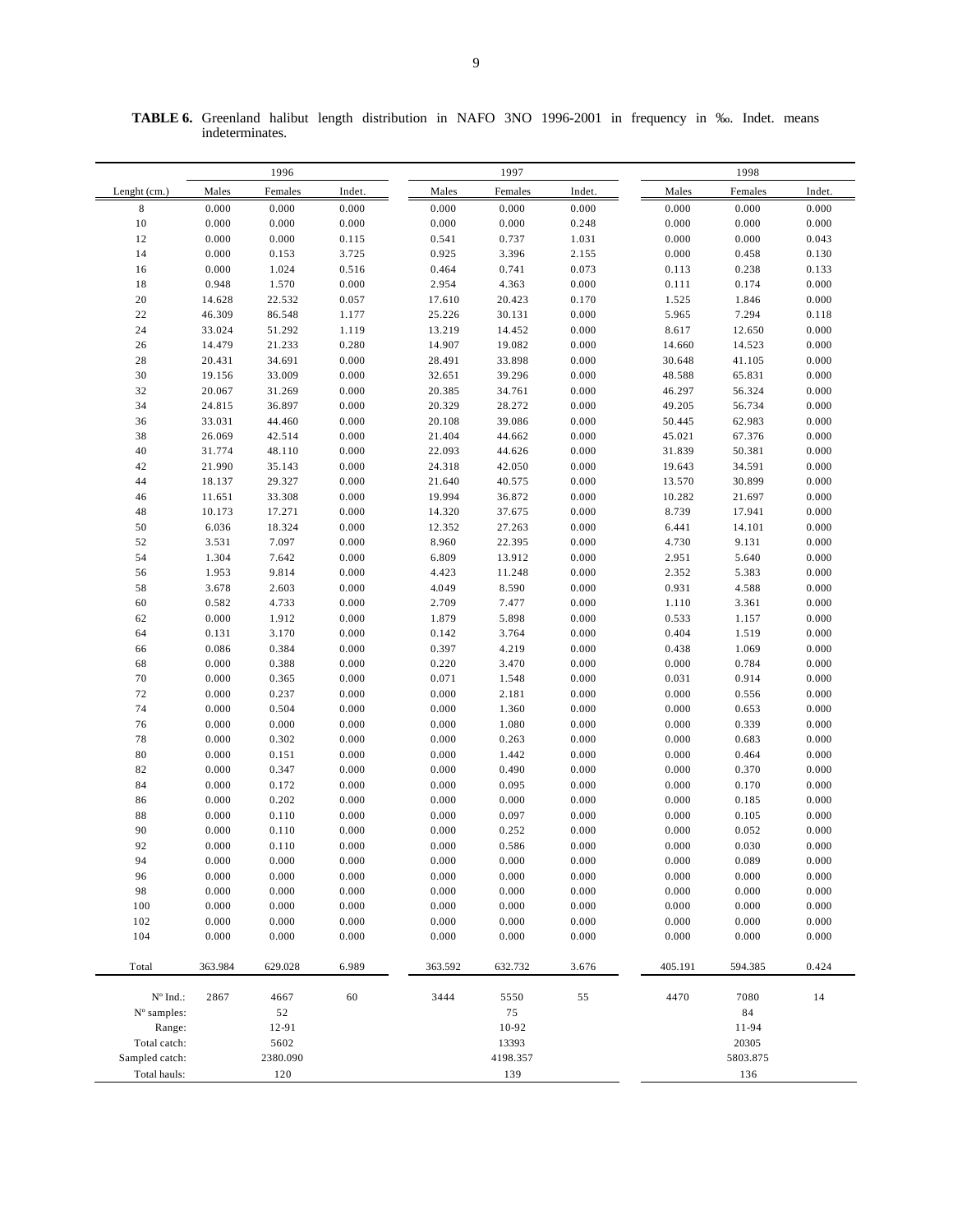| 1999           |         |           |            |         | 2000     |        |         | 2001     |        |  |  |
|----------------|---------|-----------|------------|---------|----------|--------|---------|----------|--------|--|--|
| Lenght (cm.)   | Males   | Females   | Indet.     | Males   | Females  | Indet. | Males   | Females  | Indet. |  |  |
| $\,$ 8 $\,$    | 0.000   | 0.000     | 0.022      | 0.000   | 0.000    | 0.000  | 0.000   | 0.000    | 0.000  |  |  |
| $10\,$         | 0.000   | 0.044     | 0.000      | 0.000   | 0.000    | 0.000  | 0.055   | 0.000    | 0.055  |  |  |
| 12             | 0.176   | 0.607     | 0.066      | 0.673   | 0.721    | 0.192  | 2.364   | 1.831    | 0.055  |  |  |
| 14             | 0.335   | 1.647     | 0.022      | 1.249   | 2.400    | 0.240  | 12.186  | 10.635   | 0.111  |  |  |
| 16             | 0.311   | 0.449     | 0.000      | 0.673   | 0.912    | 0.000  | 6.385   | 6.655    | 0.000  |  |  |
| $1\,8$         | 0.346   | 0.642     | 0.022      | 0.625   | 0.673    | 0.000  | 0.693   | 0.770    | 0.000  |  |  |
| $20\,$         | 1.742   | 2.808     | 0.000      | 0.673   | 0.721    | 0.000  | 3.947   | 4.928    | 0.000  |  |  |
| $2\sqrt{2}$    | 8.102   | 11.935    | 0.000      | 0.529   | 0.913    | 0.000  | 17.715  | 21.311   | 0.000  |  |  |
| 24             | 4.911   | 10.092    | 0.000      | 2.490   | 2.800    | 0.000  | 18.948  | 27.784   | 0.055  |  |  |
| 26             | 4.273   | 6.918     | 0.000      | 2.828   | 4.159    | 0.048  | 4.519   | 9.609    | 0.000  |  |  |
| $2\sqrt{8}$    | 15.528  | 12.666    | 0.000      | 1.945   | 3.202    | 0.000  | 1.338   | 1.390    | 0.000  |  |  |
| 30             | 32.039  | 30.310    | 0.000      | 3.026   | 4.381    | 0.000  | 1.599   | 2.519    | 0.000  |  |  |
| 32             | 52.345  | 57.089    | 0.000      | 8.114   | 8.779    | 0.000  | 3.878   | 6.298    | 0.000  |  |  |
| 34             | 77.600  | 85.847    | 0.000      | 15.761  | 20.115   | 0.000  | 7.331   | 10.259   | 0.000  |  |  |
| 36             | 67.046  | 87.438    | 0.000      | 29.699  | 35.901   | 0.000  | 13.723  | 14.047   | 0.000  |  |  |
| 38             | 48.772  | 78.005    | 0.000      | 48.392  | 62.023   | 0.000  | 19.591  | 28.697   | 0.000  |  |  |
| 40             | 31.536  | 56.488    | 0.000      | 48.730  | 91.649   | 0.000  | 26.320  | 49.479   | 0.000  |  |  |
| 42             | 19.610  | 43.887    | 0.000      | 50.215  | 98.221   | 0.000  | 38.057  | 68.906   | 0.000  |  |  |
| 44             | 13.356  | 27.531    | 0.000      | 37.376  | 97.010   | 0.000  | 43.899  | 87.661   | 0.000  |  |  |
| 46             | 8.547   | 19.885    | 0.000      | 24.175  | 63.866   | 0.000  | 41.727  | 90.027   | 0.000  |  |  |
| 48             | 6.093   | 13.410    | 0.000      | 13.359  | 44.192   | 0.000  | 29.425  | 73.882   | 0.000  |  |  |
| 50             | 3.486   | 11.562    | 0.000      | 10.090  | 29.897   | 0.000  | 16.564  | 47.802   | 0.000  |  |  |
| 52             | 2.763   | 6.777     | 0.000      | 8.804   | 20.580   | 0.000  | 9.924   | 30.564   | 0.000  |  |  |
| 54             | 1.908   | 5.898     | 0.000      | 4.798   | 15.298   | 0.000  | 5.139   | 15.876   | 0.000  |  |  |
| 56             | 1.406   | 4.138     | 0.000      | 4.870   | 14.380   | 0.000  | 2.727   | 11.796   | 0.000  |  |  |
| 58             | 1.134   | 3.040     | 0.000      | 2.359   | 9.098    | 0.000  | 2.783   | 7.254    | 0.000  |  |  |
| 60             | 0.846   | 2.485     | 0.000      | 1.245   | 6.736    | 0.000  | 2.363   | 5.891    | 0.000  |  |  |
| 62             | 0.332   | 1.512     | 0.000      | 1.670   | 6.977    | 0.000  | 1.450   | 3.531    | 0.000  |  |  |
| 64             | 0.400   | 2.080     | 0.000      | 0.322   | 3.965    | 0.000  | 0.628   | 4.776    | 0.000  |  |  |
| 66             | 0.107   | 1.587     | 0.000      | 0.287   | 3.456    | 0.000  | 0.602   | 2.587    | 0.000  |  |  |
| 68             | 0.136   | 1.005     | 0.000      | 0.553   | 3.897    | 0.000  | 0.145   | 2.088    | 0.000  |  |  |
| $70\,$         | 0.046   | 1.263     | 0.000      | 0.000   | 2.691    | 0.000  | 0.000   | 2.016    | 0.000  |  |  |
| $72\,$         | 0.000   | 0.683     | 0.000      | 0.000   | 2.428    | 0.000  | 0.000   | 1.882    | 0.000  |  |  |
| $74\,$         | 0.000   | 1.197     | 0.000      | 0.000   | 2.106    | 0.000  | 0.000   | 1.957    | 0.000  |  |  |
| 76             | 0.000   | 0.593     | 0.000      | 0.000   | 1.894    | 0.000  | 0.000   | 2.153    | 0.000  |  |  |
| $7\,$          | 0.000   | 0.997     | 0.000      | 0.000   | 1.479    | 0.000  | 0.086   | 1.792    | 0.000  |  |  |
| 80             | 0.000   | 1.064     | 0.000      | 0.000   | 2.584    | 0.000  | 0.000   | 1.217    | 0.000  |  |  |
| 82             | 0.000   | 0.079     | 0.000      | 0.000   | 1.353    | 0.000  | 0.000   | 1.174    | 0.000  |  |  |
| $\bf 84$       | 0.000   | 0.241     | 0.000      | 0.000   | 0.949    | 0.000  | 0.000   | 0.813    | 0.000  |  |  |
| 86             | 0.000   | 0.198     | 0.000      | 0.000   | 0.935    | 0.000  | 0.000   | 0.728    | 0.000  |  |  |
| 88             | 0.000   | 0.272     | 0.000      | 0.000   | 0.192    | 0.000  | 0.000   | 0.431    | 0.000  |  |  |
| 90             | 0.000   | 0.022     | 0.000      | 0.000   | 0.169    | 0.000  | 0.000   | 0.184    | 0.000  |  |  |
| 92             | 0.000   | 0.000     | 0.000      | 0.000   | 0.187    | 0.000  | 0.000   | 0.162    | 0.000  |  |  |
| 94             | 0.000   | 0.024     | 0.000      | 0.000   | 0.102    | 0.000  | 0.000   | 0.107    | 0.000  |  |  |
| 96             | 0.000   | 0.196     | 0.000      | 0.000   | 0.000    | 0.000  | 0.000   | 0.000    | 0.000  |  |  |
| 98             | 0.000   | 0.000     | 0.000      | 0.000   | 0.000    | 0.000  | 0.000   | 0.145    | 0.000  |  |  |
| 100            | 0.000   | 0.000     | 0.000      | 0.000   | 0.000    | 0.000  | 0.000   | 0.000    | 0.000  |  |  |
| 102            | 0.000   | 0.000     | 0.000      | 0.000   | 0.000    | 0.000  | 0.000   | 0.000    | 0.000  |  |  |
| 104            | 0.000   | 0.024     | 0.000      | 0.000   | 0.000    | 0.000  | 0.000   | 0.000    | 0.000  |  |  |
| Total          | 405.232 | 594.635   | 0.132      | 325.530 | 673.989  | 0.481  | 336.112 | 663.612  | 0.277  |  |  |
|                |         |           |            |         |          |        |         |          |        |  |  |
| N° Ind.:       | 4012    | 6533      | $\epsilon$ | 2991    | 6162     | $10\,$ | 3418    | 6721     | 5      |  |  |
| N° samples:    |         | 78        |            |         | 81       |        |         | 86       |        |  |  |
| Range:         |         | $7 - 104$ |            |         | 11-94    |        |         | 10-97    |        |  |  |
| Total catch:   |         | 20451     |            |         | 15477    |        |         | 13362    |        |  |  |
| Sampled catch: |         | 5642.920  |            |         | 6845.142 |        |         | 7080.660 |        |  |  |
| Total hauls:   |         | 117       |            |         | 123      |        |         | 124      |        |  |  |

**TABLE 6 (cont.).** Greenland halibut length distribution in NAFO 3NO 1996-2001 in frequency in ‰. Indet. means indeterminates.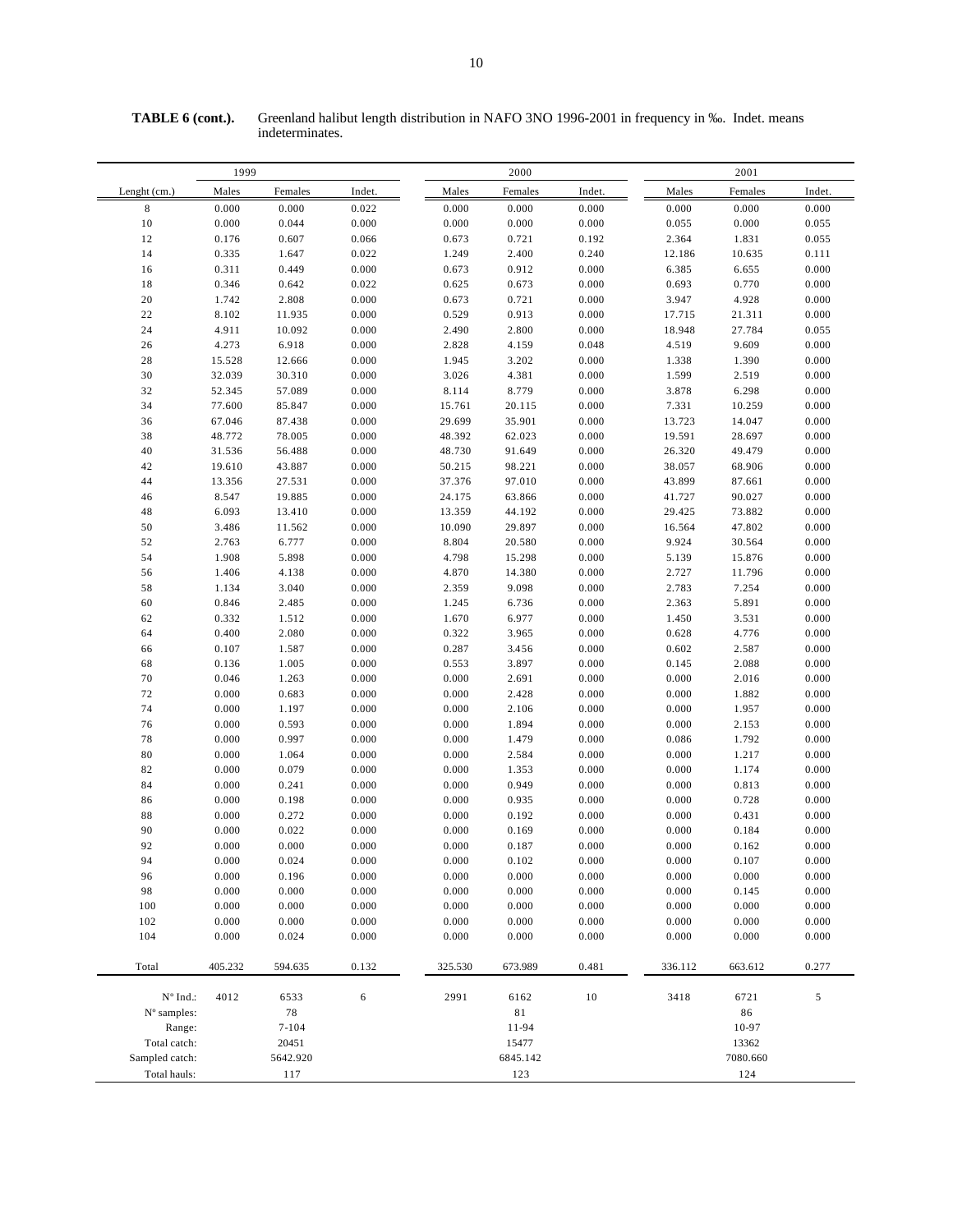

 **Fig. 1.** Greenland halibut stratified mean catches by year. Spanish Spring Surveys on NAFO Div. 3NO: 1996-2001.



 **Fig. 2.** Greenland halibut abundance by year. Spanish Spring Surveys on NAFO Div. 3NO: 1996-2001.



Fig. **3.** Greenland halibut biomass by year. Spanish Spring Surveys on NAFO Div. 3NO: 1996-2001